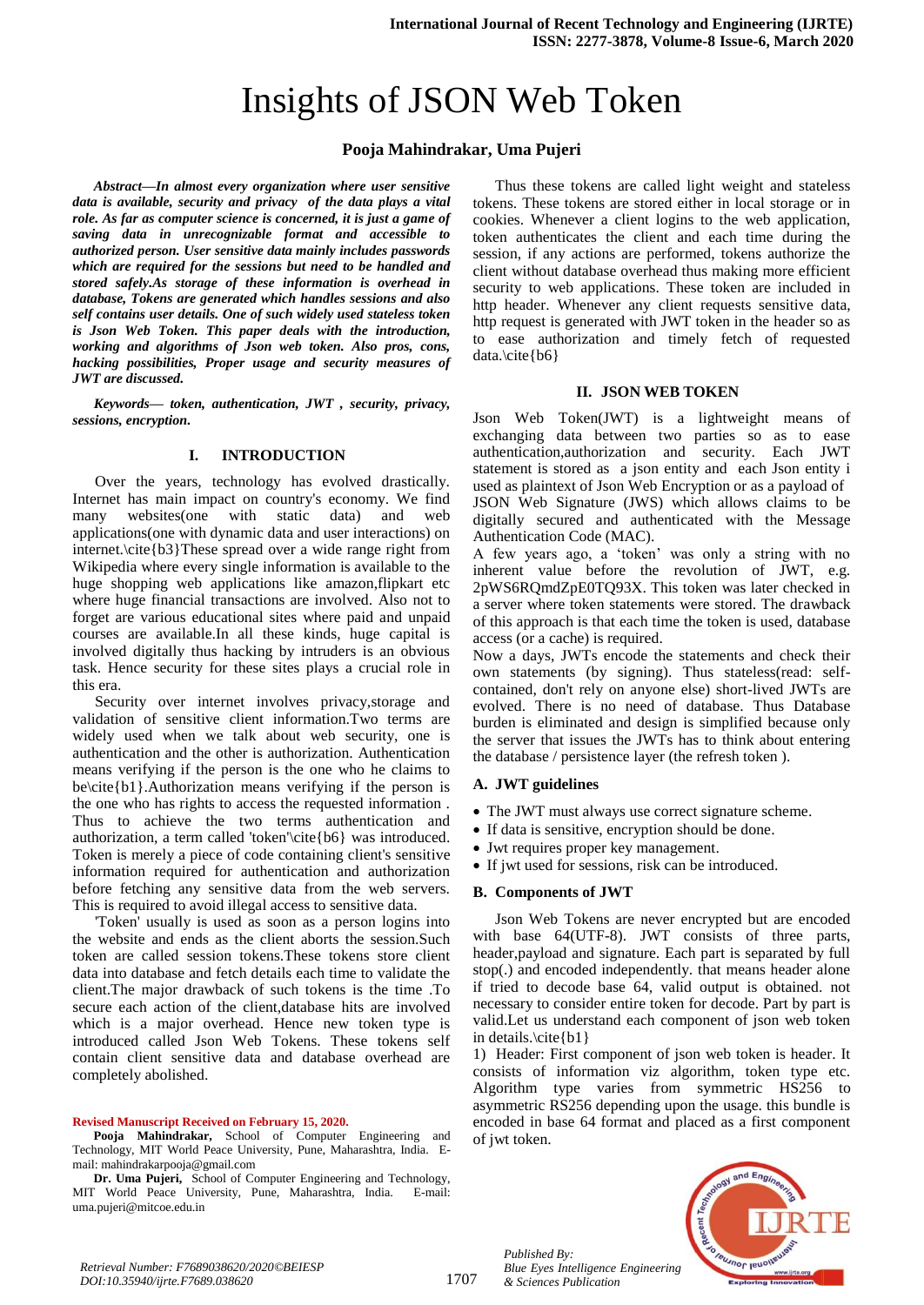JSON Header Format:

{ "alg" : "RS256", "type":"JWT" }

2) Second component of json web token is payload. It consists of information viz client id, company id,access right of the token and the expiry date of the token.This bundle also is encoded in base 64 format and placed as second component of jwt token.Json Payload format:

```
 "sub": "0987654321",
"name": "Joe",
"iat": 9875456678
```
}

{

3) JSON Signature: Third component of Json web token is signature. Both header and payload are bounded together with a secret key to a signature.This signature maintains the integrity of the token.JSON Signature Format:

HMACSHA256( base64UrlEncode(header) + "." + base64UrlEncode(payload),

) secret base64 encoded

Authorization Bearer: A Bearer token is only an arbitrary string,used for permission. Bearer token can be jwt when jwt is used for authorization.

eyJhbGciOiJbcEcbyjn6kbRghuR843Rfh6t89Rt709u9.ey 3ORT4tfvbR843Rfh6t8Tgbj578EnjyTnhyufQ.SftykmR843 Rfh6t8bhj3DY4ugbmDgjhvhy46t87FD

# **Types of Signature:**

1) Symmetric signature :This signature is produced using HMAC function and verified using only one secret key.Such signatures work well within same application.

Asymmetric signature :This signature uses dual keys one is secret key used for signing and other is public key used for verification.

# **III. RELATED WORK**

In the publication "Token based authentication using Json web-token on SIKASIR RESTful web service"\cite ${b1}$ , author explains the basic of Json Web Token and its structure also describes the usage of JWT in Sikasir

(SME) model."A survey:Token-Based vs Session-Based Authentication"\cite{b2}, author explains the evolution of stateless token over session based token with some details of Json Web Token.

"OAuth 2.0 Authorization Framework"\cite{b3} the author explains the OAuth framework in brief and describes how JSON web token is used for token-based authorization and in the publication "OAuth 2.0 Authorization Framework"\cite{b5} Bearer Token, authorization using JWT token as bearer token is described ..The paper "Simplified Authentication and Authorization for RESTful Services in Trusted Environments"\cite{b7} describes authentication and authorization in restful applications. "The OAuth 2.0 Authorization"\cite{b9} the author describes the value of the Bearer variable that has a token on it, attached to the application header that is used by the user.

# **IV. CRYPTOGRAPHIC ALGORITHMS FOR JWT**

Jwt contents are only encoded in base64 format. Those are not encrypted! This reason any base64(UTF8) decoder can easily display the contents of the Jwt. Jwt can be decoded in parts that is header, payload and signature can be

decoded separately using a base64 decoder.As decoding task can be easily performed, including sensitive data into token is at high risk.Hackers can easily obtain personal sensitive data and misuse it in illegal ways. Thus no sensitive data must be included in the payload part of Jwt. When we try to decode the signature part of Jwt, we cannot see the contents of those instead we can see a binary file downloading which contains cryptographic details. On the other hand one can directly decode and see contains of header and payload. The cryptographic signature is generated using a secret passphrase which is shared only between sending and receiving parties. If sharing is involved it is a type of symmetric signature if secret is not shared it is asymmetric signature where public and private keys are used to play the scenario. JWT does not require third party or database to validate the person who he claims to be, instead it self validates making itself stateless.

# *A.* **The common algorithms used by JWT**

- HS256 (symmetric signature): This is a combination of two hashing algirithms namely, HMAC and SHA256 along with a shared secret key.Most common algorithm used in JWt is HMAC. Hash-Based Message Authentication Codes (HMACs) are a collection of shared key based signing algorithms . These include hash function like SHA256.
- RS256(Asymmetric signature): This is a combination of RSA and SHA-256 along with a secret key which is private and unshared. Both RSA and ECDSA are digital signature and asymmetric encryption algorithms. With these asymmetric algorithms the possibility of creating a new one for decrypting or verifying a message is least. This is key for certain use cases. The main difference between RSA and ECDSA is speed and key size. ECDSA requires small sized keys to achieve the same level of security as RSA. This makes it a great choice for small JWTs. RSA, however, is usually faster than ECDSA.
- Algorithm can also be"None" which means that no signature validation takes place. This is a major key for any hacker to bypass validation process.

# *B.* **Working of JWT**



 When user signs up initially into a website, all his details containing his username, contact number etc are entered. Later password is set.



*Published By:*

*& Sciences Publication* 

*Blue Eyes Intelligence Engineering*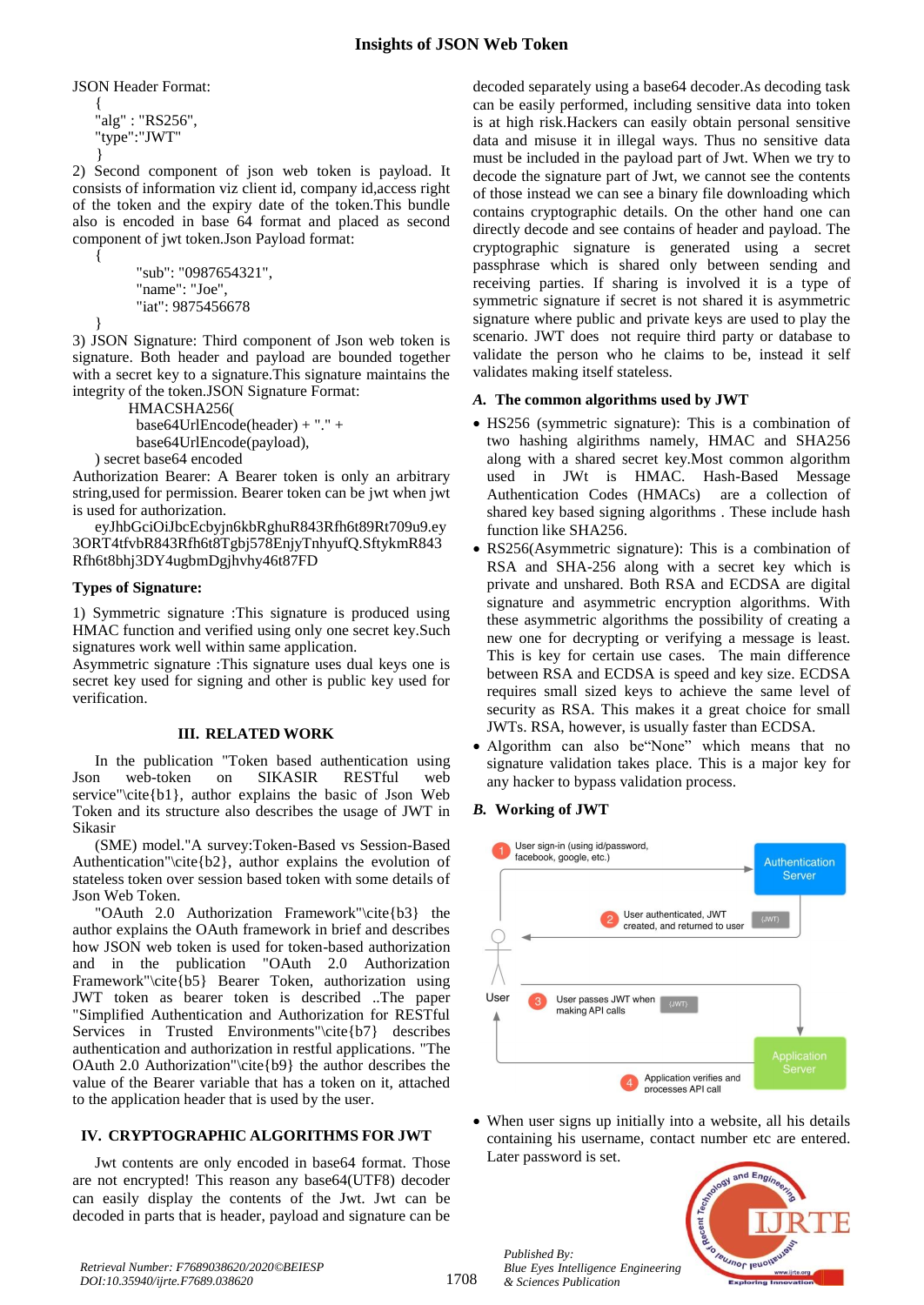Many a times, sign up is done using google, facebook or other account.

- One the user sign in the website at the database end, all the user details are authenticated and verified. On validation, JWT token is generated and token is sent to the user.
- When user want to make call to any API, He has to pass JWT in the http header and send to application server.
- Application server validates the token. If validated, then user is authorized to access the requested data thus the data is returned to the user.



JWT.io is a website which decodes any jwt token from base 64 to readable format. It displays the decoding result into three parts header,payload and signature. If any algorithm is involved in formation of the token, the algorithm details is displayed in the header part.The secret key used is kept secret and not included in jwt. Only those parties possessing secret key can verify the user.The integrity of jwt is maintained solely by the signature. Thus secret key of signature plays a vital role.If secret key is compromised, any intruder can modify details and reform a new jwt.

#### **V. PROS**

- JWT provides stateless validation: JWT self contains user details required for validation.It is termed stateless because jwt does not maintain any state as it provides selfvalidation.
- No need of memory or cpu time: For each validation, user details are not required to be fetched from database, thus memory and cpu time is saved.
- No need of database: As Token itself store necessary user details, for every validation, database is needed.
- Validation of sender for every http request when jwt is placed in http header: Whenever any http request is placed by the user, jwt from local storage or cookie is placed into http header and thus every step authorization is checked thus enhancing security to server.
- Faster authentication and authorization: Termed faster because of self -validation only.
- It can be used for session control: jwt are created during sign up but for each login it is active acting as a stateless session token.
- Simpler to use if careful: JWT is easy to code but while placing payload data sensitivity of user information must be taken care.

# **VI. CONS**

- Compromised Secret Key: Usually key rotation system is used for selecting secret key for jwt generation. Once secret key chain is compromised, tokens are easily hacked.
- Cannot manage client from the server: If a user in any case wants to log out, we cannot simply delete token as in case of session token which is store in database. Also, we cannot delete user id from the table as it any create multiple dangling pointer in database.
- Cannot push Messages to clients (Identifying clients from server): As we have no record about the logged-in clients on the DB end, we cannot push messages to all the clients.
- Cryptography algorithm can be deprecated: JWT relies completely on the Signing algorithm. Now, though it is not frequent, but in the past many Encryption/Signing algorithms have been deprecated.
- Data Overhead: JWT tokens are longer than that of a normal Session tokens. We have to very carefully store information into jwt as it linearly increases in length. And, if length increases, overhead is created for every validation. Remember, each request needs the token in it for request verification.
- Complicated to understand: JWT uses cryptography Signature algorithms to verify the data and get the user-id from the token.

## **VII. ATTACKING JWT**

- Exposure of sensitive data: JWT.io helps to decode the json web token. If user sensitive information is stored in the token,attacker can decode the token and misuse the information obtained.
- Change in the signing algorithm: JWT header if contains algorithm especially asymmetric algorithm like RS256( which contains private key as secret key to create signature and public key to verify the signature),then it can be changed to HS256(symmetric algorithm) where publicly available public key can be used as secret key to generate and verify the signature.
- Changing algorithm to none: Most of the JWT's accept algorithm as none by default where no signature is present. Hackers try to eliminate the algorithm by introducing alg: none in the header. This may sometimes work to skip the jwt verification.
- If we specify algorithm in the header and leave out signature part in the token, sometimes applications may consider the token as correctly signed.
- compromising secret key: There are many tools that can brute force the HS256 signature on these tokens:
- o .NET implementation.
- o Python script (PyJWT) to do the decoding.
- o John the Ripper (a tool)

*Published By:*

*& Sciences Publication* 

*Blue Eyes Intelligence Engineering* 

## **VIII.SECURITY MEASURES**

- Always check if the algorithm is specified in JWT header.
- Never load any extra user sensitive data in payload part of JWT other than the data required for authentication and authorization.